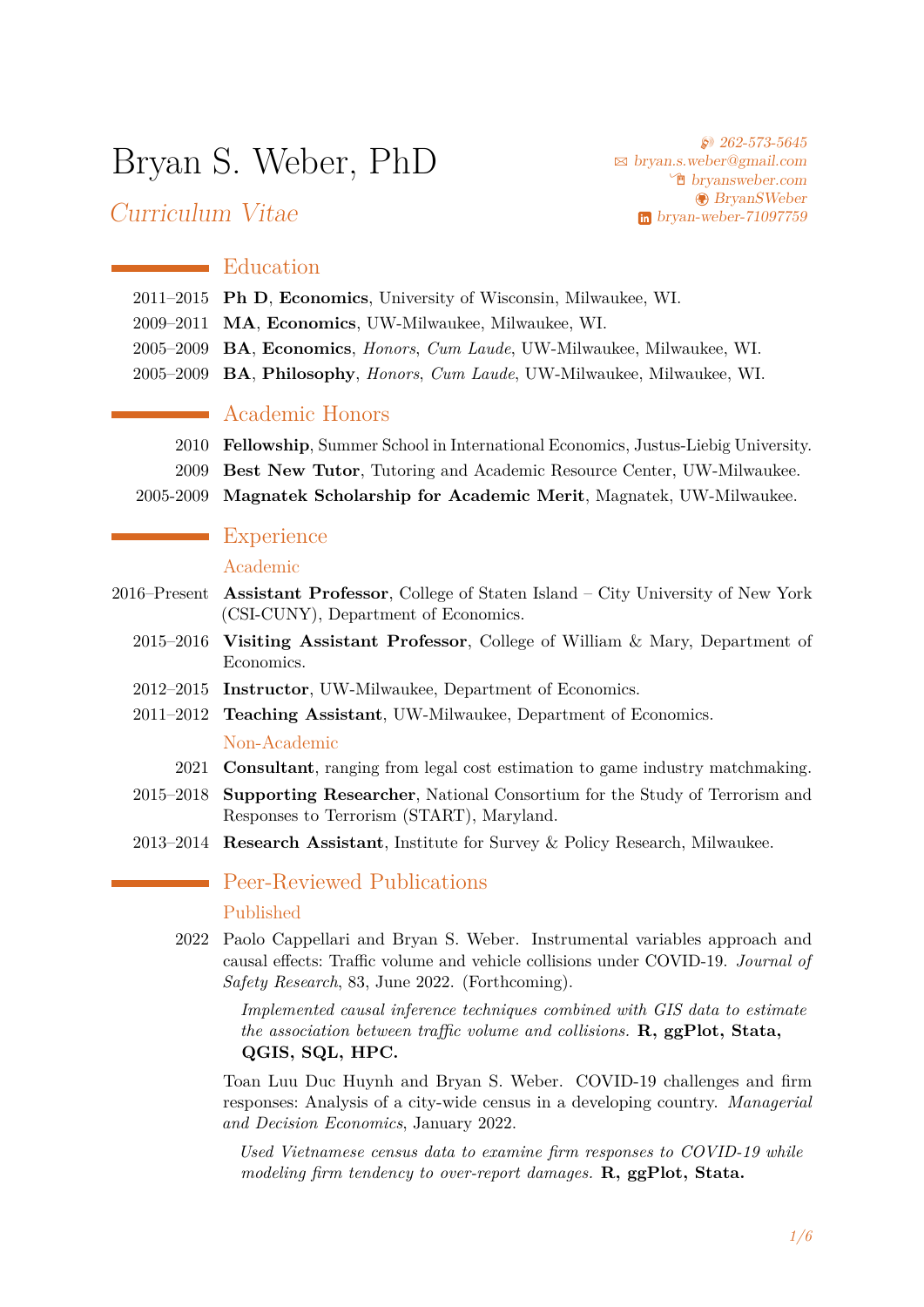2021 Anders H. Christiansen, Emil Gensby, and Bryan S. Weber. Deployment of causal effect estimation in live games of Dota 2. *Institute of Electrical and Electronics Engineers (IEEE) Transactions on Games (TOG)*, December 2021.

> *Built an in-game application and experimented with live users to determine they preferred a particular type of unbiased forecast. Note that industry standard techniques are heavily biased.* **R, ggPlot.**

Lam Hoang Viet Le, Toan Luu Duc Huynh, Bryan S. Weber, and Bao Khac Quoc Nguyen. Different firm responses to the COVID-19 pandemic shocks: machine-learning evidence on the Vietnamese labor market. *International Journal of Emerging Markets*, July 2021.

*Studied Vietnamese firms during COVID-19 using random forest, XGBoost, and other methods.* **Python, NumPy, Pandas.**

2020 Hamid Mohtadi and Bryan S. Weber. Catastrophe and rational policy: Case of national security. *Economic Inquiry*, 59:140–161, June 2020.

*Inspected the heavy tails of terrorist attack casualties using time-series cross-validation, and estimated the efficacy of government defense policies.* **R, ggPlot, Matlab.**

2019 Kristin Mammen, Hyoung Suk Shim, and Bryan S. Weber. Vision Zero and traffic injury prevention in New York City. *Eastern Economic Journal*, 46:282–300, December 2019.

> *Examined the causal consequences of government policy for safety across the NYC area using difference-in-differences.* **Stata, QGIS.**

Bryan S. Weber. Uber and urban crime. *Transportation Research Part A: Policy and Practice*, 130:496–506, December 2019.

*Investigated the causal consequences of Uber entry for city safety using a merger of multiple nationwide data sets.* **R, ggPlot, SQL.**

Hamid Mohtadi and Bryan S. Weber. Terrorism risk and optimal policy response: theory and empirics. *Indian Growth and Development Review*, 13(2):449–468, October 2019.

*Examined heavy tails of terrorist attacks and explored government response among various counterfactual conditions.* **R, ggPlot, Matlab.**

Anders H. Christiansen, Emil Gensby, and Bryan S. Weber. Resolving simultaneity bias: Using features to estimate causal effects in competitive games. *Institute of Electrical and Electronics Engineers (IEEE) Conference on Games (COG)*, pages 1037–1044, 2019.

*Reviewed the causal consequences of player input on probability of winning competitive games using web-scraped data, control function approaches, and instrumental variables.* **R, ggPlot, Python, NumPy, Pandas.**

John S. Heywood and Bryan S. Weber. University-provided transit and crime in an urban neighborhood. *The Annals of Regional Science*, 62:467–495, June 2019.

*Studied the interaction between bus and destination-to-destination ride programs in an urban campus.* **Stata, ArcGIS.**

2018 Bryan S. Weber. Standard economic models in nonstandard settings–StarCraft: Brood War. In *IEEE Conference on Computational Intelligence and Games (CIG)*, pages 417–424. IEEE, August 2018.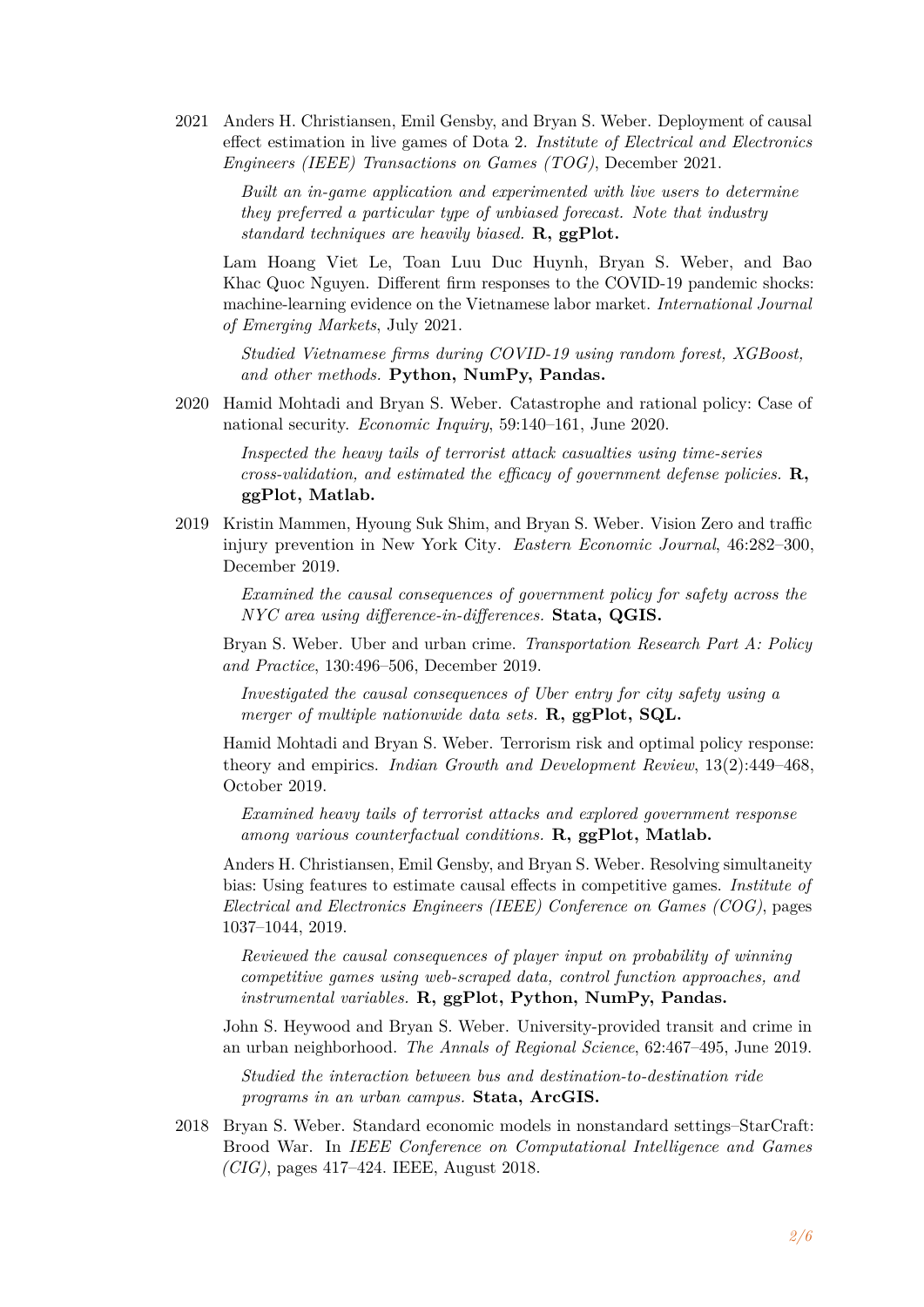*Programmed an AI to play a competitive game using economic modeling for more adaptive performance.* **R, ggPlot, C++, Git.**

2014 Bryan S. Weber. Can safe ride programs reduce urban crime? *Regional Science and Urban Economics*, 48:1–11, September 2014.

> *Explored the introduction of a safe-ride program into an urban university and estimated the cost savings in terms of crime prevention relative to police.* **R, ggPlot, Stata, ArcGIS, HPC.**

#### Revise & Resubmit

2021 Bryan S. Weber and Paolo Cappellari. Troubled waters: Ferry transit and urban crime. *Urban Affairs Review*, November 2021. (Revise and Resubmit).

> *Used Causal Random Forests along with spatial modeling techniques to evaluate the impact of ferry introduction.* **R, ggPlot, QGIS, SQL, HPC.**

#### In Progress

2022 Toan Luu Duc Huynh, Tam Nguyen Luong, and Bryan S. Weber. Time inconsistent preferences and the New Years effect. *Economic Letters*, October 2022. (Intended).

> *Performed a controlled experiment to determine whether individuals alter preferences at New Year, in order to document the alleged "New Years Effect".* **Stata.**

Adam Amos-Binks and Bryan S. Weber. Risk management: Reacting, anticipating and the relationship to winning in StarCraft. *Proceedings of the AAAI Conference on Artificial Intelligence and Interactive Digital Entertainment*, June 2022. (Intended).

*Used causal machine learning to evaluate the black-box of AI responses to determine their if they respond to particular stimuli.* **Python, NumPy, Pandas, HPC, C++.**

Paolo Cappellari, Ali Moghtaderi, and Bryan S. Weber. Unintended effects of tax hikes: from ridership to congestion and crime. *Transportation Research Part A: Policy and Practice*, June 2022. (Intended).

*Examined impact of congestion taxes in NYC on rideshare services and the consequences for inter-service competition.* **R, ggPlot, QGIS, Stata.**

2021 Sourav Batabyal and Bryan S. Weber. House prices and global health crises. June 2021. (Last Presented).

> *Studied differential impacts of COVID-19 public policies on housing prices based on region and political affiliation* **Stata, GIS.**

Sourav Batabyal and Bryan S. Weber. Built enviorment, contagious disease, and contiguous neighborhoods. August 2021. (Last Revised).

*Explored the impact of the built environment on COVID-19 transmission in an urban city case study.* **Stata.**

2019 Bryan S. Weber. Sequential entry and spatial price discrimination. *Southern Economic Journal*, January 2019. (Last Submitted).

*Simulated firm entry into a well-known spatial competitive market using a genetic algorithm.* **R, ggPlot, HPC.**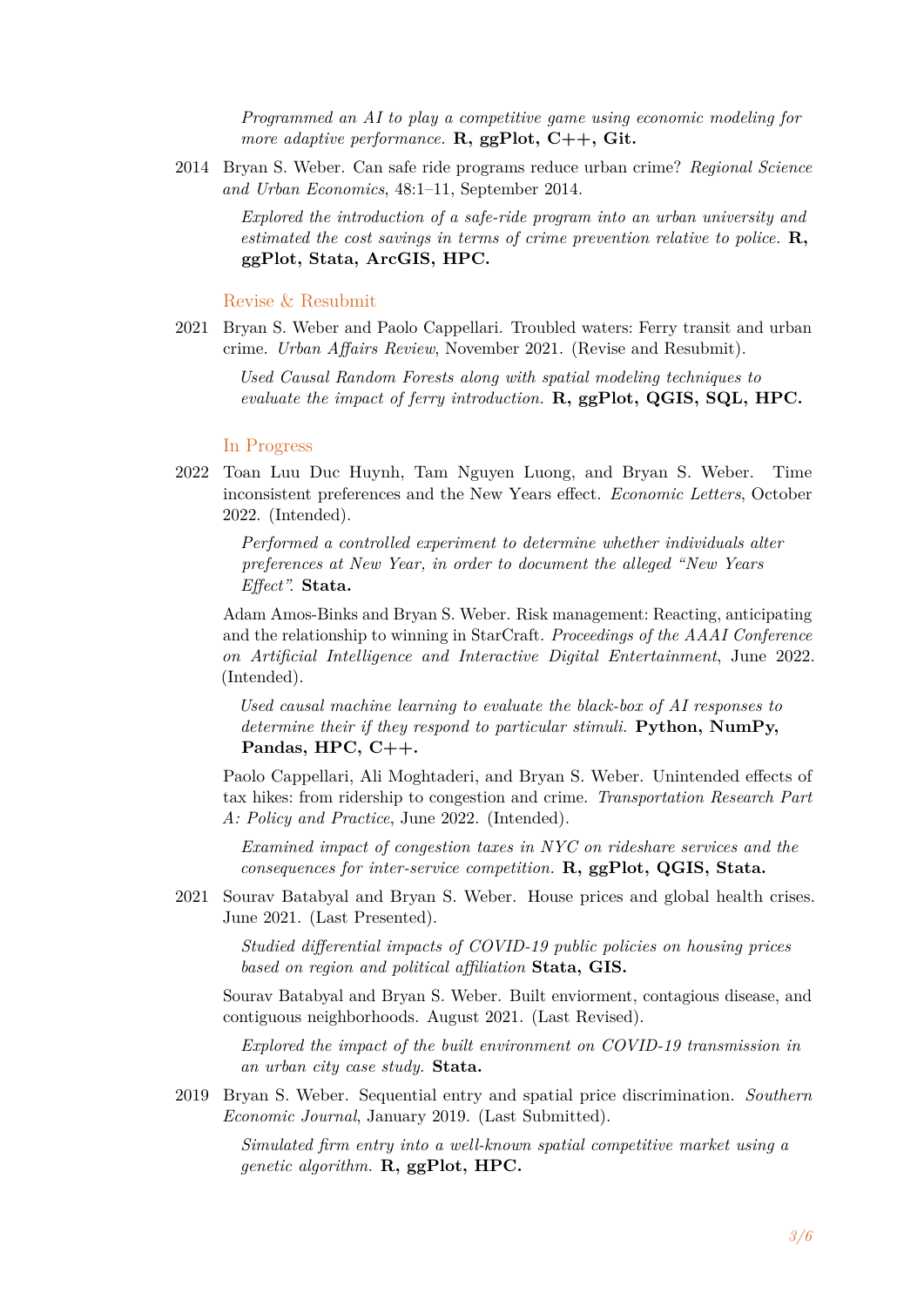## Selected Grants Awarded or Participated In

#### Peer-Reviewed

2022 Bryan S. Weber. (Principal) "Savings And Investment Preparation Under Black Swan Events," Research Foundation-CUNY, \$3,500.

Jonathan Peters and Bryan S. Weber. (Principal) "Utilizing Web-Scraped Spatial Hospitality Data for Research and Teaching: Examining Detailed AirBnB Data for Economic and Business Policy Issues," Teaching Innovation Initiative, Lucille and Jay Chazanoff School of Business, \$4,500.

- 2020 Bryan S. Weber. (Principal), "STATA for Students," Department of Economics, CSI - CUNY, \$3,145.
- 2017 2018 Bryan S. Weber. (Principal, one of 6), "Proposal for Implementing OER at the College of Staten Island – CUNY," Sponsored by CUNY: Office of Academic Affairs, CSI - CUNY, \$126,325.
- 2015 2018 Bryan S. Weber. (Non-PI, Supporting Personnel), "ARI-MA: Dissuading Adversaries and their RN Pathways: Integrating Deterrence Theory and Analytics in the GNDA," Sponsored by National Science Foundation and Department of Homeland Security (DHS), \$351,839.
	- 2018 Bryan S. Weber. (Non-PI, Supporting Personnel), "Deterrence, International Criminal History, Soft Targets and Horizon Scanning for Threats to Aviation," Sponsored by Transport Security Administration. \$376,981.

Bryan S. Weber. (Principal), "CSI Provost Travel Grant," Sponsored by Provost's Office, CSI - CUNY, \$500.

2016 Bryan S. Weber. (Principal), "OER Pilot Project," Sponsored by College of William & Mary, \$2,000.

## Selected Presentations

#### Academic

2021 Bryan S. Weber. Heavy tails and analytic challenges. North Carolina State University – Laboratory for Analytic Sciences: Wednesday Research Meetings, August 2021.

> *Presented practical analytical implications and challenges for analysts when examining heavy tail events.*

Bryan S. Weber and Sourav Batabyal. House prices and global health crisis. Western Economics Association International, June 2021. Remote.

2019 Bryan S. Weber. Columbus safe rides convening. December 2019. Columbus, OH.

> *Invited to discuss and analyze a recently-implemented experimental safe ride program, the first experimentally implemented program of its kind, sponsored by AB InBev.*

Bryan S. Weber, K. Mammen, and H. S. Shim. Vision Zero and traffic injury prevention in New York City. Eastern Economics Association: Urban Economics, February 2019. New York, NY.

Bryan S. Weber, A. Mohamed, and J. J. Jackson. Learning to program with CUNYBot. CUNY Games Conference, January 2019. New York, NY.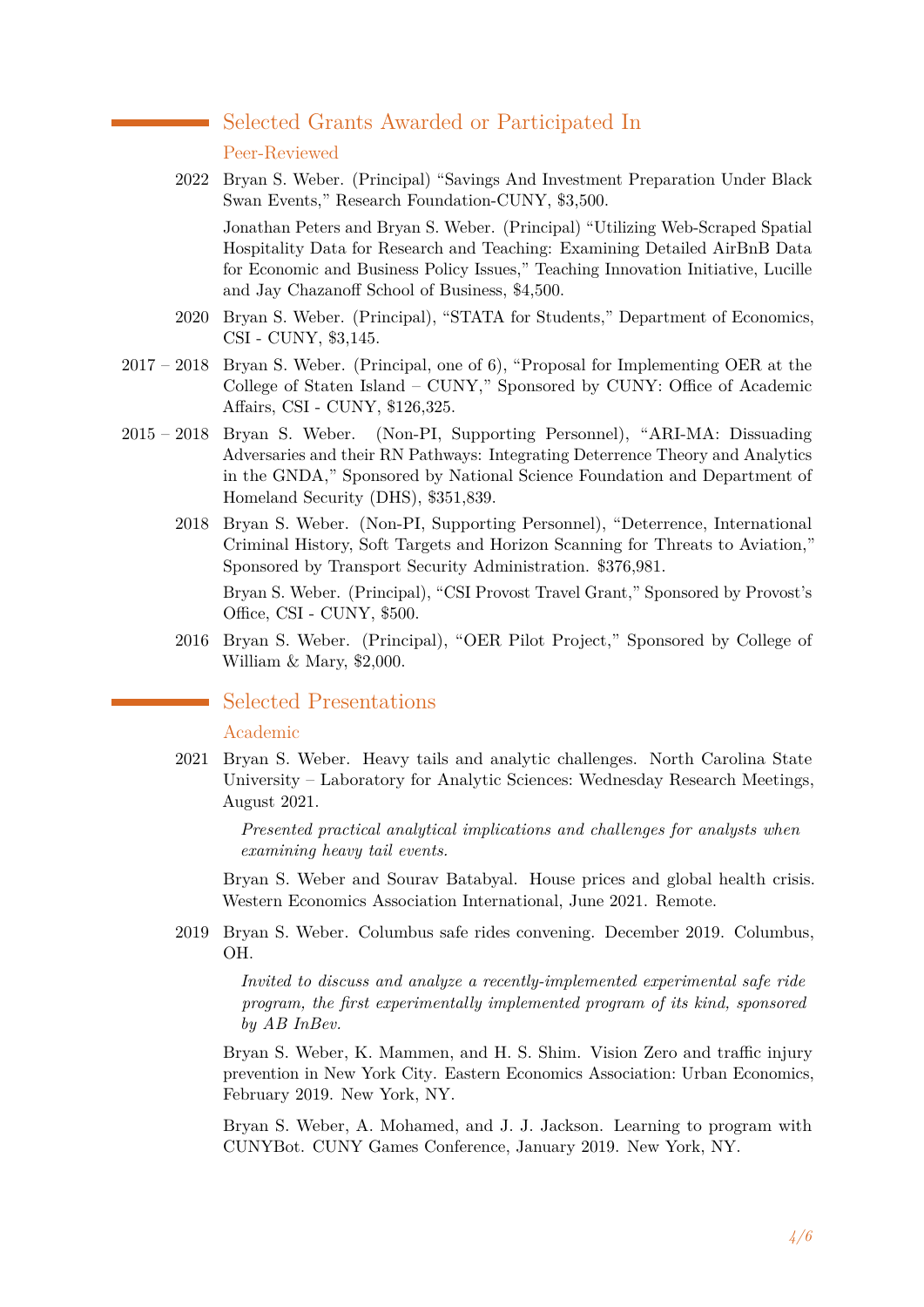Bryan S. Weber, K. Mammen, and H. S. Shim. Vision Zero and traffic injury prevention in New York City. American Economics Association: Transportation and Public Utilities Group (TPUG), January 2019. Atlanta, GA.

2018 Bryan S. Weber. Standard economic models in nonstandard settings–StarCraft: Brood War. IEEE:CIG Poster Session, August 2018. Maastrich, Netherlands.

Bryan S. Weber. Uber and urban crime. Rutgers Economics Department Seminar, March 2018. Rutgers - Newark, Newark, NJ.

Bryan S. Weber. Sequential entry and spatial price discrimination. CSI School of Business Seminar, February 2018. Staten Island, NY.

Bryan S. Weber. Uber and urban crime. American Economics Association: Transportation and Public Utilities Group, January 2018. Philadelphia, PA.

2017 Bryan S. Weber. Uber and urban crime. Eastern Economics Association: Transportation: Costs, Pricing, and Innovations Session, March 2017. New York, NY.

Bryan S. Weber. Using machine learning to assess the costs of terrorist attacks. National Consortium for the Study of Terrorism and Responses to Terrorism (START), January 2017. College Park, MD.

- 2016 Bryan S. Weber. Uber and urban crime. CSI Lucille and Jay Chazanoff School of Business Seminar, October 2016. Staten Island, NY.
- 2015 Bryan S. Weber. Modeling adversary decisions and strategic response. Academic Research Initiative: DHS, Domestic Nuclear Detection Office, July 2015. Leesburg, VA.
- 2014 Bryan S. Weber. Can safe ride programs reduce urban crime? Annual Potsdam Conference in Emperical Economics, March 2014. University of Potsdam, Germany.
- 2013 Bryan S. Weber. Can safe ride programs reduce urban crime? UW-Milwaukee Labor Economics Seminar, October 2013. Milwaukee, WI.

#### Outreach

2019 Bryan S. Weber. CUNYBot for education and entertainment. Bronx High School of Science Seminar, May 2019.

Bryan S. Weber. CUNYBot and gaming in economics. National Science Foundation – New York City Louis Stokes Alliance for Minority Participation, April 2019. Staten Island, NY.

## Editing & Reviewing

| <i>Evaluation Review</i>                       | 2022–Present Associate Editor |      |
|------------------------------------------------|-------------------------------|------|
| Journal of Asian Business and Economic Studies | 2021–Present Associate Editor |      |
| PSC-CUNY Research Award Program                | Reviewer, Grants              |      |
| Evaluation Review                              | Reviewer                      |      |
| Journal of Urban Economics                     | Reviewer                      | 2020 |
| Journal Of Economic Behavior & Organization    | 2018 Reviewer                 |      |
| <b>IEEE</b> Transactions on Games              | Reviewer                      |      |
| Regional Science and Urban Economics           | 2014 Reviewer                 |      |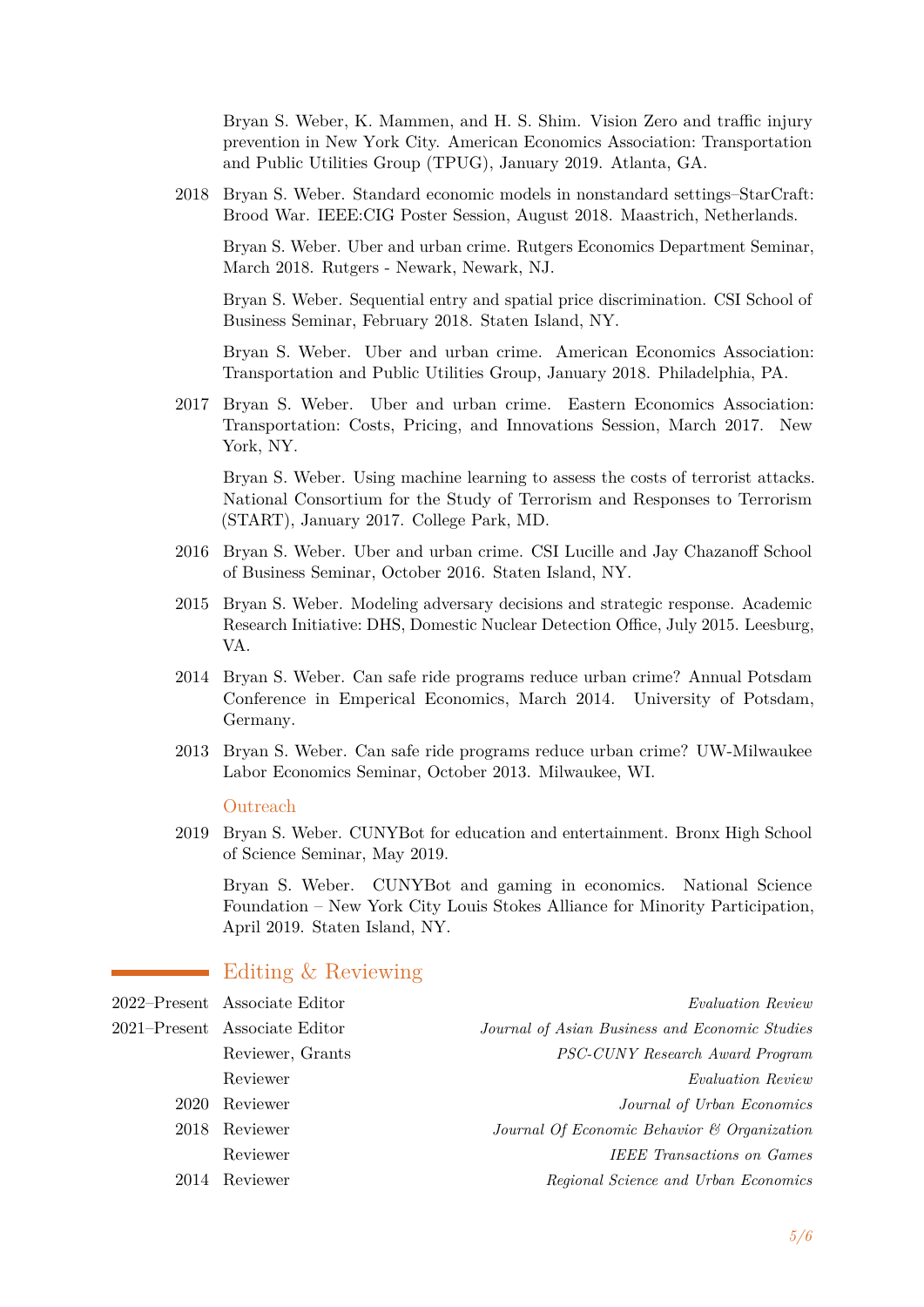## **Courses Taught**

|                       | 2019–Present Graduate Center-CUNY | Seminar in Big Data: Current Topics (1x), Independent<br>Study (In Computer Science, 2x).                                                                                                                                          |
|-----------------------|-----------------------------------|------------------------------------------------------------------------------------------------------------------------------------------------------------------------------------------------------------------------------------|
| 2016–Present CSI-CUNY |                                   | Business Data $(1x)$ , Urban Economics $(2x)$ , Introductory Econometrics<br>(10x), Behavioral Economics (3x), Economic & Managerial Statistics (2x),<br>Introductory Microeconomics $(4x)$ , Introductory Macroeconomics $(1x)$ . |
|                       | $2015-2016$ William & Mary        | Econometrics (1x), Industrial Organization (1x), Introductory<br>Microeconomics $(2x)$ .                                                                                                                                           |
|                       | 2012-2015 UW-Milwaukee            | Introductory Microeconomics (Independently 1x, As TA $(2x)$ ),<br>Introductory Macroeconomics (As TA 1x).                                                                                                                          |

# New Courses & Curricula Developed

- 2020 Urban Economics. Revised and taught course for the first time in 20 years.
- 2018 Introduction to Economic and Managerial Statistics with Open Educational Resources (OER). Zero Cost.

Introductory Macroeconomics with OER. Zero Cost.

Introductory Microeconomics with OER. Zero Cost.

2016 Introductory Microeconomics at The College of William and Mary with OER.

## Student Mentoring

- 2019-2020 Kiwook Kwoon, Independent Study, Masters Student (with Dr. Feng Gu). "Using Machine Learning and the Cobb-Douglass Model in CUNYBot."
	- 2018 John J. Jackson, Independent Study. "Modifications on CUNYBot: DolphinBot." Ali Mohamed, Independent Study. "Modifications on CUNYBot: DolphinBot." Jacyln LaLima, Undergraduate Honors Thesis. "The Effects of Raising the Minimum Wage."

Maaz Syed, Tatiana Anderson, Undergraduate Honors Thesis. "Predictive Policing."

Ali Mohamed, Supervised Research. "Modifications on CUNYBot."

2017 Jasmine Boone, Undergraduate Honors Thesis. "Evaluating Racial Biases in Policing and Crime Clearance."

#### Service

### **CSI**

- 2022–Present Data Analytics Working Group (DAWG).
	- 2020–2021 Esports Working Group.
		- 2018 Master of Ceremonies, Commencement for the Lucille and Jay Chazanoff School of Business.

#### Department/Program

- 2019–Present Committee Member, Academic Technology Committee.
- 2017–2021 Committee Member, Course and Standing Committee.
	- 2018 Special Institutional Assignment, Annual Assessment Economics for the BA/BS Concentration.

#### Professional

2017–Present Member, Urban Economics Association.